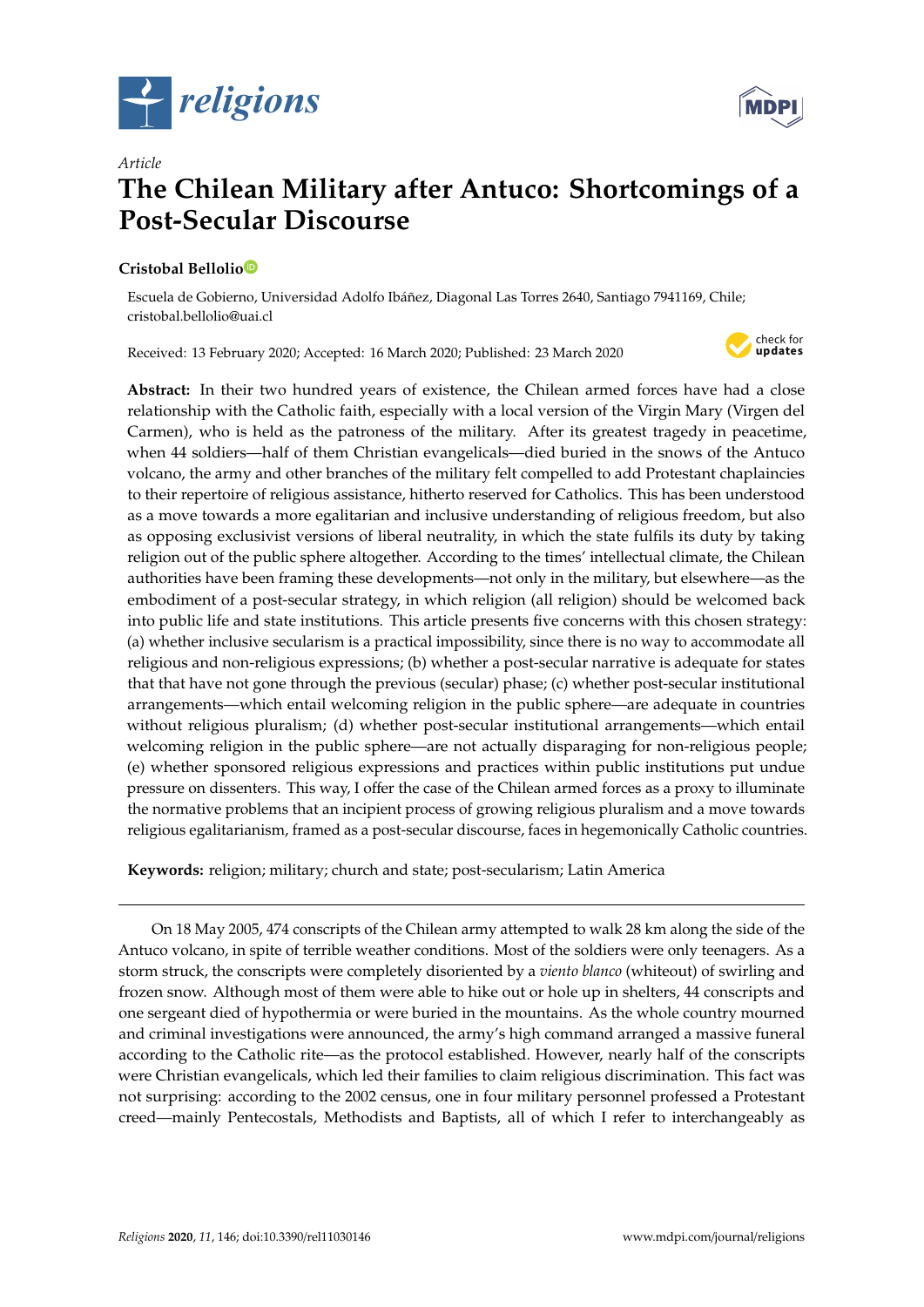evangelicals or Protestants.<sup>1</sup> As reported, these soldiers understood their faith as almost clandestine within a traditionally Catholic organization such as the army [\(Escobar](#page-13-0) [2009\)](#page-13-0). Since the tragedy, evangelical spokesmen have invoked the Antuco case at every opportunity to argue for a more robust policy of religious inclusion, especially within public institutions. In 2008, the first evangelical chaplain was officially appointed in the Chilean army. The other branches of the military—the navy and the air force—followed suit. This was not an isolated policy, but it has been interpreted as part of a broader policy in which state institutions were purposefully made more inclusive to non-Catholic denominations, especially through the appointment of chaplaincies, the official celebration of religious festivities, and the display of religious symbols in government buildings [\(Bellolio](#page-12-0) [2019\)](#page-12-0).

This paper agrees that the way in which Chilean authorities—in general—and the Chilean military—specifically—have framed these policies corresponds to a more egalitarian and non-discriminative understanding of religious freedom, which is already novel in the context of an historically mono-religious country. Likewise, the paper locates these policies and their justification within a so-called post-secular narrative, in which all religious expressions are (said to be) welcomed *back* into the public sphere. In this sense, in a context of growing religious pluralism, it distinguishes between a strategy of religious egalitarianism, inclusive laicism and post-secularism, on the one hand, and a strategy of religious neutrality, exclusive laicism and traditional secularism, on the other hand. The paper then presents five concerns with the former strategy, chosen by the Chilean military: (a) whether inclusive secularism is a practical impossibility since there is no way to accommodate all religious and non-religious expressions; (b) whether a post-secular narrative is adequate for states that that have not gone through the previous (secular) phase; (c) whether post-secular institutional arrangements—which entail welcoming religion into the public sphere—are adequate in countries without religious pluralism; (d) whether post-secular institutional arrangements—which entail welcoming religion in the public sphere—are not actually disparaging for non-religious people; (e) whether sponsored religious expressions and practices within public institutions put undue pressure on dissenters. All in all, the article offers the case of the Chilean military as a proxy to illuminate the normative problems that a process of growing religious pluralism, a move towards religious egalitarianism, articulated as a post-secular discourse, face in hegemonically Catholic countries.

The paper is structured as follows. Section [1](#page-1-0) describes the way in which the Chilean military has been historically and currently related to different forms of Catholic religiosity, especially Marian devotion. Section [2](#page-4-0) depicts the broader egalitarian strategy that fosters the inclusion of alternative religious expressions in the public sphere, as a way of "inclusive pluralism" that is consistent with contemporary post-secular narratives. It also shows how this strategy conflicts with other secular principles associated with the liberal tradition. Section [3](#page-7-0) details the five abovementioned concerns with the post-secular strategy adopted by the Chilean authorities, in general, and the Chilean military after Antuco, specifically.

#### <span id="page-1-0"></span>**1. Catholicism in the Chilean Military**

A few weeks after the Antuco tragedy, visibly moved, the (then) Commander-in-chief of the Chilean army, Juan Emilio Cheyre, told the press: "I dressed the first dead body that we found, I put my socks on him, my underpants, my shirt . . . I made upon him the Holy Cross with my medal of the Virgen del Carmen" (quoted in [Zapata](#page-14-0) [2009,](#page-14-0) p. 30) Translation is mine. However, as it was soon-after discovered, the ill-starred soldier was a Christian evangelical, whose local church does not celebrate

<sup>1</sup> At a national level, the 2002 census showed that 70% of the population declared themselves to be Catholics, while 15% belonged to Protestant denominations. Atheists and agnostics were at 8.3%. By 2019, other surveys—such as *Latinobarómetro* and *Encuesta Nacional Bicentenario*- show that Catholics have fell to 45%, Evangelicals are between 11% and 18%, while Chileans with no religion -including atheists and agnostic- rose between 32% and 38%. Arguably, the rapid decline of Catholicism in Chile is linked to the multiple cases of sexual abuse perpetrated by the clergy, that have come to light in recent years.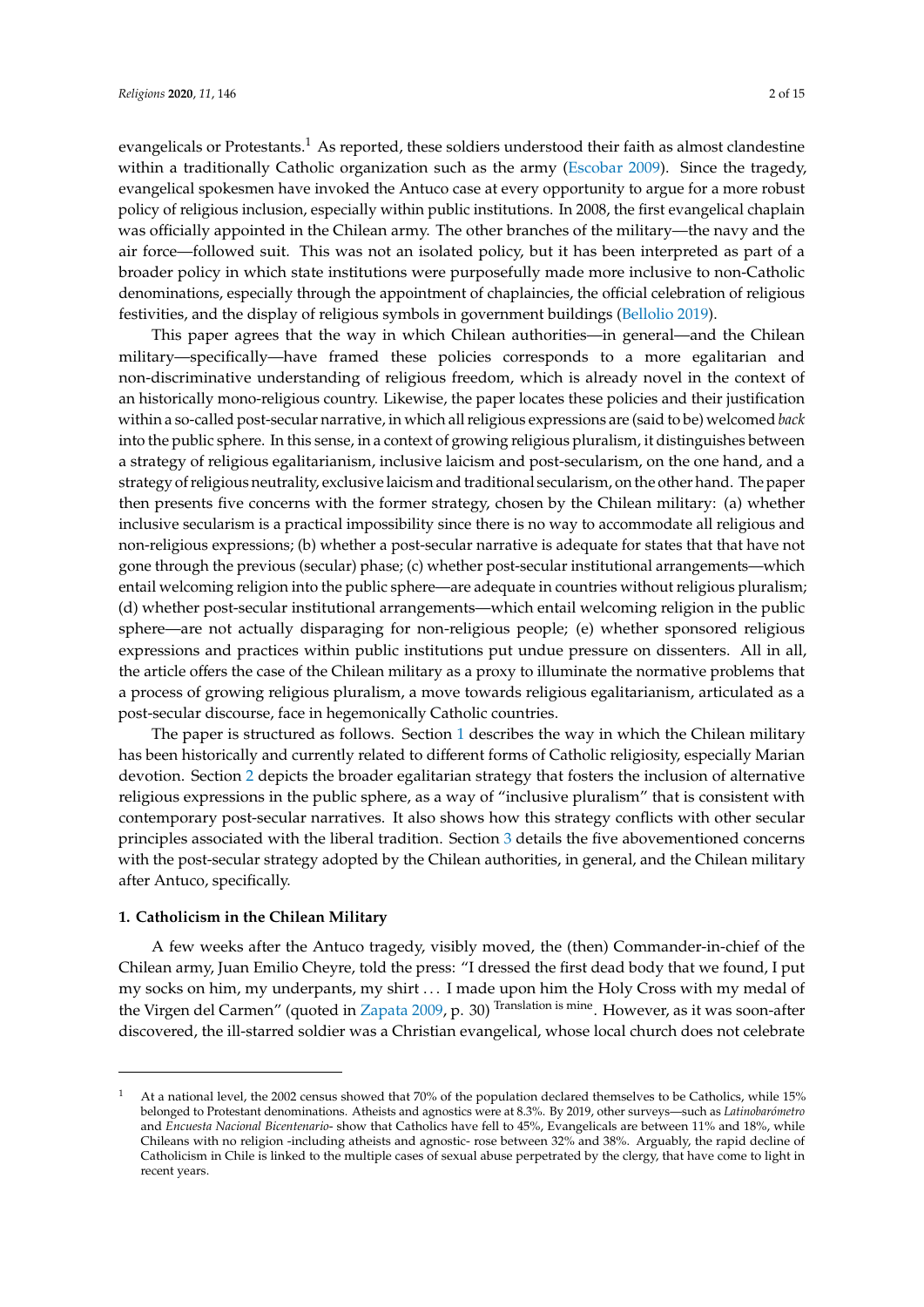the deeds of the Blessed Virgin Mary, let alone the Virgen del Carmen, which is a Chileanized version particularly venerated in the army.<sup>2</sup> Although this Marian cult can be traced back to the 17th century as an Augustinian import, the Virgen del Carmen's status as a national icon was earned during the Independence Wars that the Latin American nations fought against Spain. According to the legend, the Argentinian *libertador* José de San Martín chose the Virgen del Carmen as protector and patroness of the liberation of the Americas, while ordering his troops to swear fidelity to her. In 1817, the Chilean founding father Bernardo O'Higgins proclaimed the Virgen del Carmen as patroness and high general of the incipient Chilean army. In the exact site where independence was finally won in 1818, a vast temple in her honour was later built. This temple receives thousands of pilgrims every year. During the Pacific War against Peru and Bolivia, in the late 19th century, the Chilean military also entrusted its fate to the Virgen del Carmen. The Chilean Navy hero Arturo Prat was found dead in a Peruvian ship wearing a devotional scapular with her image, which he also encouraged onto his crew. After the Pacific War, Manuel Baquedano, the general who led the Chilean army into Lima and to the final victory, handed his sword before the image of the Virgin of Carmen, adding that he did not win the crucial battle, "but my lady of Carmen, who inspired me to execute actions that I would not have ordered otherwise" (quoted in [Ram](#page-13-1)írez [1948,](#page-13-1) p. 200) Translation is mine. Though some of these events have not been verified by historians, they remain part of the local Catholic tradition.

More recently, the dictatorship that took place in Chile between 1973 and 1990 under the rule of Augusto Pinochet gave this Marian adoration a boost, both inside and out of the army. In fact, "the figure of Jesus was pretty much non-existent in the self-legitimizing discursive production of the authoritarian regime" [\(Lagos and Chac](#page-13-2)ón [1987,](#page-13-2) p. 30) Translation is mine. As the former military vicar José Joaquín Matte stressed, the *coup d'état* that interrupted the Chilean democracy was to be interpreted as a "second independence" from Marxism, only made possible because thousands of citizens prayed the rosary and asked for the Virgin Mary's intervention [\(Lagos and Chac](#page-13-2)ón [1987\)](#page-13-2). This is not to say that the Catholic Church as such, led by the Archbishopric of Santiago, were sympathizers of Pinochet's dictatorship. Mostly, they were on the side of the victims of human rights violations, and provided a political space for critics of the military regime [\(Sigmund](#page-13-3) [1986\)](#page-13-3). It was only natural that the military vicariate and the rest of the Church developed a tense relationship, if not one of conflict. Some people even referred to a "parallel Catholic Church" within the military [\(Lagos and Chac](#page-13-2)ón [1987\)](#page-13-2). This parallel Catholic Church claimed the Virgen del Carmen as a symbol of its own. This has not changed substantially in recent decades, under successive democratic governments. According to the current information found in the website of the Military Bishopric, the Virgen del Carmen is still invoked in Chile as "Mother and Queen, Patroness and Sworn General of the Armed Forces . . . [all] titles conferred as special recognition for her protection throughout our national history" [\(Verdugo](#page-14-1) [2008,](#page-14-1) pp. 9–10) <sup>Translation is mine</sup>. As on every July 16, the army's official Twitter account recently posted: "For 209 years, we commemorate our Patroness and General of the Armed Forces of Chile, the Holy Virgen del Carmen, heritage of our history and spiritual guide of our soldiers" [\(Ejercito\\_Chile](#page-13-4) [2019\)](#page-13-4). In sum, it is hard to argue that non-Marian religious denominations feel at home within the Chilean military.

Beyond this emphasized Marian devotion within the military, Catholicism has been the prevalent religious force throughout Chilean history—as in practically all of Latin America— permeating its society and institutions. The state of Chile remained officially attached to the Catholic Church until 1925, when a brand-new constitution signed by President Arturo Alessandri disestablished it, through an agreement with the Vatican itself. Although the government was then constitutionally separated from the Church, it did not become secular all the way. The Catholic Church retained its position of political and cultural influence for decades afterwards. Only very recently, when a number of sexual abuses

<sup>2</sup> In truth, the Virgen del Carmen corresponds to Our Lady of Mount Carmel, the title given to the Virgin Mary in her role as patroness of the Carmelite Order. This denomination comes from its original veneration on Mount Carmel, near Haifa.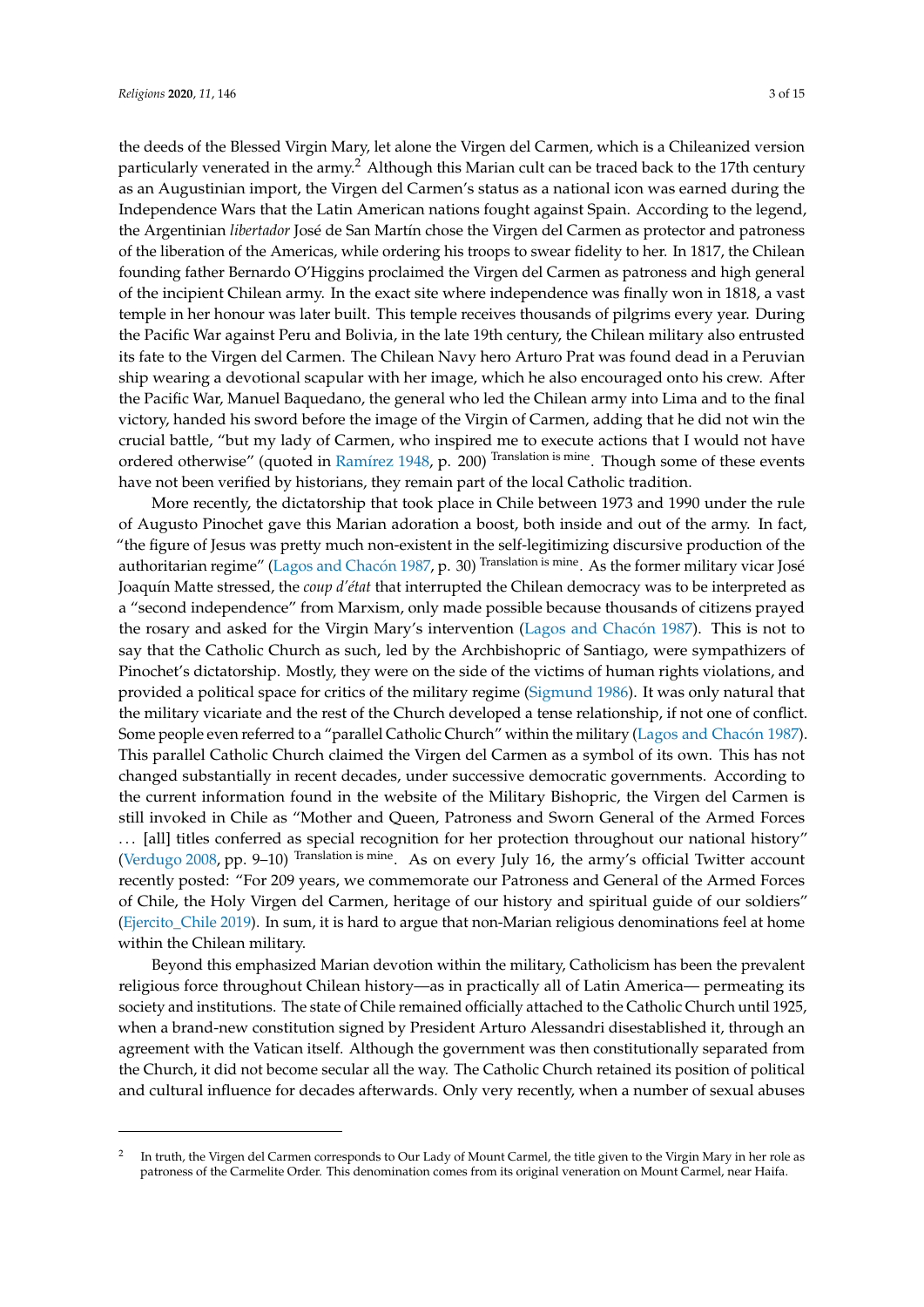perpetrated by the local clergy became public, has this influence been undermined by the people's lack of trust. Nonetheless, Catholics remain privileged in many areas of public life. Even now, for instance, judges-to-be must swear "by God our Lord and by these Holy Gospels", while Congressional sessions open "In the name of God" [\(Bellolio](#page-12-0) [2019,](#page-12-0) pp. 233-34) Translation is mine. However, as a process of cultural secularization is ongoing—at least in the sense explored by Charles [Taylor](#page-13-5) [\(2007\)](#page-13-5): belief and unbelief are equiprobable—the military stands out as a redoubt wherein these changes have been slower, and to some extent, resisted.

There are competing hypotheses concerning this resistance. To begin with, a bicentennial tradition of institutional veneration of Marian symbols and celebration of Catholic rites. Next, a broadly conservative culture, which is even more conservative in the Navy. For instance, high officers need to be married and be perceived as family men [\(Diaz](#page-12-1) [2006\)](#page-12-1). Until 2012, when an anti-discrimination law was enacted, homosexuals where unofficially barred from the military. According to an internal poll, 96.6% of the military rejected the presence of gays in the army [\(ABC](#page-12-2) [2012\)](#page-12-2). Defending the ban, a congressman from the ruling coalition argued that "if the army welcomes homosexuals, our country will be easily invaded by Peru and Bolivia" [\(El Mostrador](#page-13-6) [2012\)](#page-13-6). Although the situation has since improved for the LGTB population, cases of discrimination are still reported. In turn, resistance to more ecumenical forms of religiosity may be understood as classism, since most Christian evangelicals (disparagingly called *canutos*) come from socially disadvantaged backgrounds [\(Escobar](#page-13-0) [2009\)](#page-13-0). Giving credence to each of these hypotheses, journalistic research has unveiled an internal instruction showing that the army's recruiting process discriminated on the basis of socioeconomic origin, sexual orientation and religious belief [\(Contreras](#page-12-3) [2012\)](#page-12-3). Hence, even in the face of cultural secularization, liberalization of social norms and ecumenical pressures across the nation, Catholicism has managed to stay the primary moral authority within the Chilean military forces.

Turning to religious assistance, the Chilean army boasts of having the oldest chaplaincy in the world, established through a concordat-like agreement between the state and the Vatican in 1911 (Ló[pez-Sidro](#page-13-7) [2016\)](#page-13-7). Although this was not a concordat in a strict sense, it is nonetheless a concordat-like agreement to the extent that it represents a bilateral agreement between sovereign international actors [\(Precht](#page-13-8) [2006\)](#page-13-8). Among other stipulations, it established that the head of the military Vicariate would have the rank of brigadier general, that he would be appointed by mutual agreement between the Holy See and the President of the Republic, and that he and his assistant chaplains would receive a salary—"according to their dignity"—from the public treasury [\(Precht](#page-13-8) [2006,](#page-13-8) p. 160). The organization of this military vicariate did not suffer modifications when the state of Chile was constitutionally separated from the church in 1925. The Catholic Church thus monopolized all forms of religious assistance within the military throughout the century (Tó[rtora](#page-13-9) [2012\)](#page-13-9). Parliamentary efforts to incorporate other religious denominations to provide spiritual assistance began in the late 1960s. The Catholic opposition to those efforts argued that 1911's concordat-like agreement could not be changed unilaterally. This argument was already employed in 1932, when a socialist government attempted to suppress the military vicar's salary. But even the new constitutional order was deemed insufficient to derogate an international treaty [\(Precht](#page-13-8) [2006\)](#page-13-8). In the seventies and eighties, when most evangelical leaders supported Pinochet's regime in the hope of getting Protestant chaplaincies in the military, the situation did not improve for their lot. It only became more auspicious with the so-called Law of Cults, enacted in 1999. This norm was explicitly devised, among other aims, to further the inclusion of non-Catholic faiths into the social and political life of the country. Hundreds of evangelical congregations were able to legalize themselves, and hence to benefit from a status that, until then, only Catholic organizations had—such as tax exemptions and the right to run schools with public funds. Likewise, the Law of Cults prescribed the right of every citizen to receive religious assistance from his/her own faith, wherever he/she is, including jails, detention centers, hospitals, and the armed forces. However, Catholic resistance to inaugurating non-Catholic chaplaincies within the military persisted, grounded again on the legal argument that an international treaty—such as the concordat-like agreement from 1911—is never affected by a domestic law [\(Precht](#page-13-8) [2006\)](#page-13-8). This might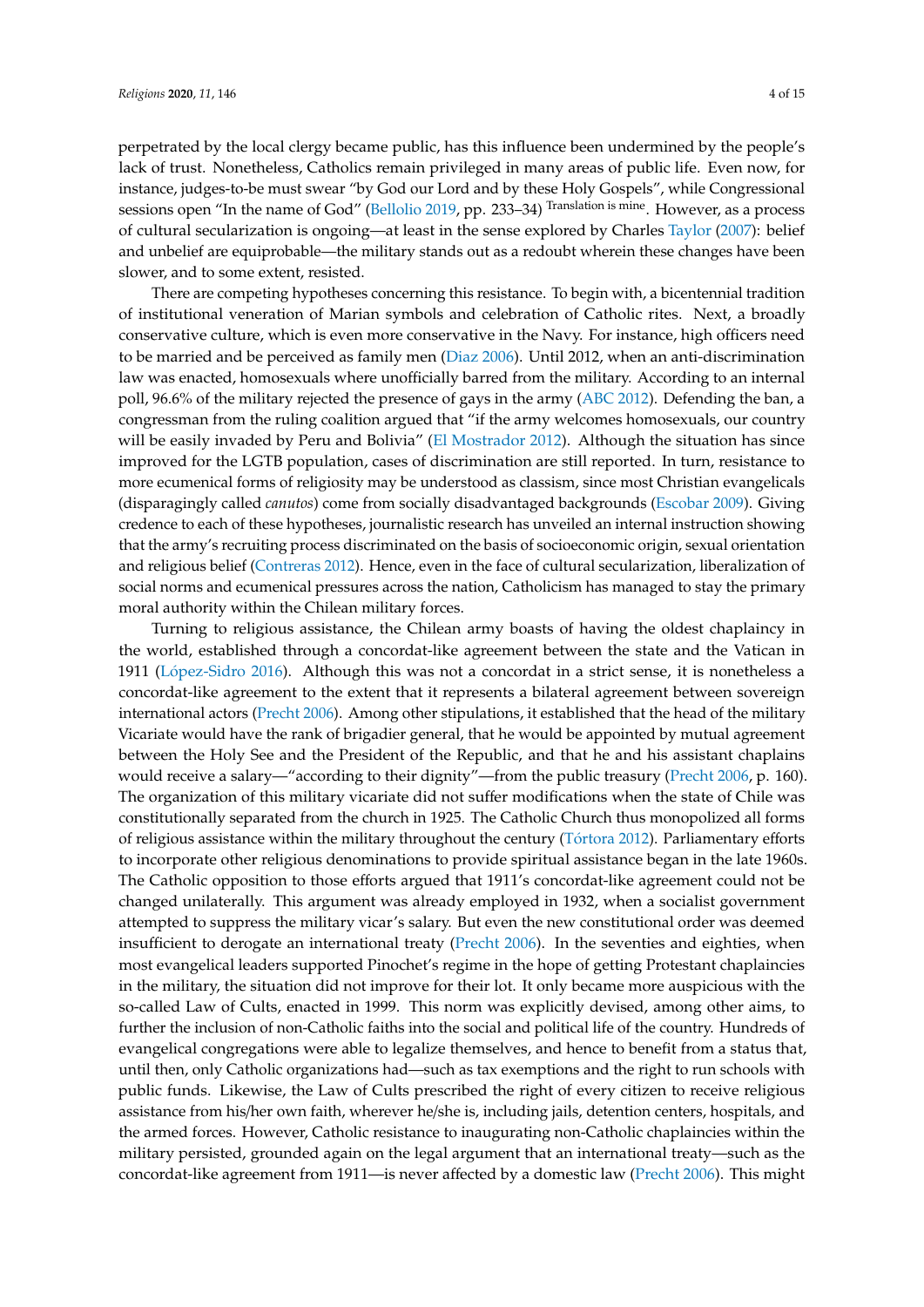explain why, although the Law of Cults enabled non-Catholic religious assistance in the military, this was not immediately implemented. Until Antuco rushed things—it became too evident that the default position in the army favoured Catholics to the detriment of other religious denominations. A hidden discrimination became publicly visible, whilst political pressure from Protestant quarters intensified.<sup>3</sup> The first Christian evangelical chaplain was finally appointed in 2008. In May 2011, the first evangelical chapel was inaugurated at the military academy.

#### <span id="page-4-0"></span>**2. From the Egalitarian Principle to Inclusive Laicism and the Post-Secularist Narrative**

It might be argued that the Antuco tragedy pushed the Chilean military to finally make some progress on religious freedom and equality: on the one hand, its evangelical personnel acquired the freedom to profess their cult within the specific conditions of seclusion that characterize military life; on the other hand, the possibility of exercising this religious freedom was equated with the freedom that Catholics already had, through the establishment of their own chaplaincy. Leaving some empirical cases of persistent discrimination aside, this seems like a fair assessment. Following Robert [Audi'](#page-12-4)s [\(1989,](#page-12-4) [2000\)](#page-12-5)theory of institutional separation between Church and state, the military started to deliver on both the *libertarian* and the *egalitarian* principle. In Audi's terms, the libertarian principle "says that the state must permit the practice of any religion, though within certain limits" (2000, p. 32). Protestantism is surely within those limits. In this sense, it is a principle that recognizes a negative liberty, as it affirms "the inappropriateness of interference with that freedom by governmental institutions" [\(Audi](#page-12-5) [2000,](#page-12-5) p. 32). Its underlying core value is tolerance, since it does not imply state approval. However, religious liberty is not only about internal belief, but also about external acts of worship and active or passive engagement in practices and rituals. Thus, a mere right to negative religious liberty may not be enough, under the specific conditions of military life in which the private sphere is considerably shrunken and voluntary decisions are severely constrained. As Nahshon Perez has recently argued, "applying the model of non-interference to the military means a de-facto denial of the capacity of soldiers to practice their religion" [\(Perez](#page-13-10) [2019,](#page-13-10) p. 3). That is why it was imperative to move towards the egalitarian principle. According to Audi, this "says that the state may not give preference to one religion over another" (2000, p. 33). Its underlying core value is impartiality. Offering religious services and sponsored rites to one set of believers (Catholics) but not to others (Protestants) is a certain expression of state partiality. Audi's third principle is the principle of *neutrality*, which compels the state to treat religion and non-religion in an even-handed way, meaning "that the state should neither favour nor disfavour religion (or the religious) *as such*, that is, give positive or negative preference to institutions or persons simply because they are religious" [\(Audi](#page-12-5) [2000,](#page-12-5) p. 33). I shall say something about this later on. In the meantime, it should be remarked that this move towards a more "positive" understanding of religious freedom is not confined to the military, but it should be read as a broad effort by Chilean state institutions—traditionally linked to Catholicism—to realize Audi's two first principles, and especially the egalitarian principle: aware of the historical privileges of the Catholic Church within public and social life, the state actively opens public spaces—hitherto reserved to Catholicism—to religious minorities. As an example, [Bellolio](#page-12-0) [\(2019\)](#page-12-0) points to the extension of religious services and the display of religious symbols inside the governmental palace (commonly known as *La Moneda*). Representatives of both Protestantism and Judaism joined *La Moneda* in the early 2000s. In terms of religious festivities, *La Moneda* commemorates Christmas every December, deploying a sizable nativity scene in one of its courtyards. In the last few years, both Protestants and Jewish festivals have also had their celebration day inside the governmental palace, with the President of the Republic attending both. Before 2008, too, all religious holidays in the calendar

<sup>3</sup> It is a good question whether these changes were nonetheless inevitable, given the growing clout of evangelical denominations in Chile. To my mind, without Antuco, they would have been delayed and resisted further by Catholic high officials and political authorities. Antuco rushed things in the sense that only then Chileans became aware of the victims' relatives' plight, that is, burying their dead according to an alien creed.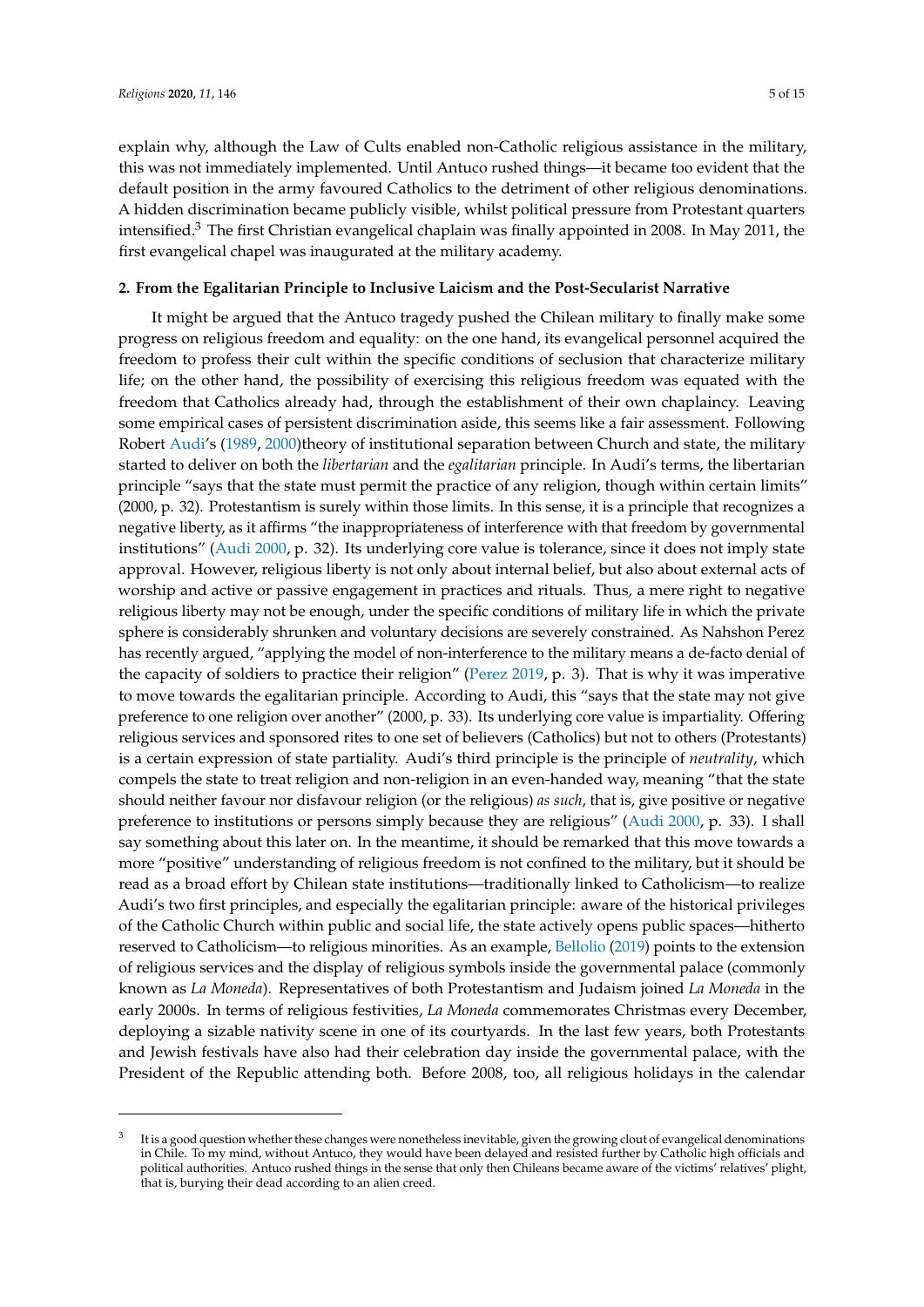were Catholic. That year, a national holiday honouring evangelical and Protestant Churches was officially inaugurated.

It might be argued that these innovations were not carried forward to comply with Audi's egalitarian principle, but rather as a response to the growing political influence of certain religious minorities. In the case of Christian evangelicals, they are currently perceived as a strong electoral force—as they have proved to be in many corners of Latin America.<sup>4</sup> Presidential candidates—especially right-wing ones—usually feel compelled to abide by their conservative agenda. It is difficult to know whether Chilean authorities are attracted to the normative appeal of the egalitarian principle, or are rather granting more spaces and benefits to Protestant churches because of their growing political weight. It is safe to argue that the case of the military is but one expression of a phenomenon that encompasses other institutions of the country's social and political life. The case of the military serves as a proxy to illuminate similar debates about the role of religion in the public sphere. Here, the crucial question is whether the gradual inclusion of religious minorities in the name of equality and non-discrimination can be reconciled with liberal notions of state's laicism and neutrality towards religious matters.<sup>5</sup>

In this sense, I distinguish two ways in which the liberal state is said to be politically secular: an *exclusive* and an *inclusive* view. Following Faviola [Rivera-Castro](#page-13-11) [\(2017\)](#page-13-11), the *exclusive* view requires the plain exclusion of religious contents and expressions from the public sphere. In Rivera-Castro's account, this "traditional view" was adopted since the late 19th century across Hispanic America, "not originally motivated by the political problems posed by religious pluralism or by a subjective attitude of hostility towards religion as such [but it] constituted a response to an ideological and political conflict between two institutions: the state and the dominant church" (2017, p. 45). In other words, religion—meaning Catholicism—had to retreat from public life if the nascent sovereign state was to assert its primacy.<sup>6</sup> In turn, the—more recent—*inclusive* view of laicism "ceases to call for limits to the expression of religious content in some areas of public life, and begins to welcome different types of religious expression in all social domains" [\(Rivera-Castro](#page-13-11) [2017,](#page-13-11) p. 44). In a similar fashion, Wibren van der Burg distinguishes between two basic versions of state neutrality towards religious matters. On the one hand, *exclusive* neutrality contends that "the state should be completely blind to religious differences, and every religious expression, in terms of arguments, organizations and symbols, should be excluded from the public sphere" [\(Van der Burg](#page-14-2) [2011,](#page-14-2) p. 4). This resonates, according to the author, with the French model of *laïcité*. On the other hand, *inclusive* neutrality "maintains that, both in political discussions and in laws and government policies, there is room to take account of religious differences. Citizens are free to express and organize themselves in the public sphere on a religious basis and the state supports some religious activities" [\(Van der Burg](#page-14-2) [2011,](#page-14-2) p. 4). Inclusive neutrality can be further divided into *proportional* neutrality and *compensatory* neutrality [\(Pierik and Burg](#page-13-12) [2014\)](#page-13-12): while the former means that the state should make room for religious expressions in accordance with

<sup>4</sup> Pentecostal Christians, who make up a quarter of the Brazilian electorate, were recently crucial in Jair Bolsonaro's victory. See [\(Hunter and Power](#page-13-13) [2019\)](#page-13-13).

<sup>5</sup> In this paper, I use laicism and secularism as interchangeable terms, since they refer to the same broad idea of institutional separation between church and state, and even more broadly to the autonomy of the political (temporal power) from the spiritual (eternal power). Most debates around political *secularism* in Anglo-Saxon literature are framed as debates around political *laicism* in a Latin American context.

<sup>6</sup> As Rivera-Castro acknowledges, "the liberal regimes did not apply this policy strictly", but, at least in principle, and if consistently carried out, "the policy of religious neutrality would lead to the invisibility of religion in public institutions and in official discourse" [\(Rivera-Castro](#page-13-11) [2017,](#page-13-11) p. 47). This might have been the "traditional view" in Mexico—Rivera-Castro's prime example- and other Latin American countries, but it was not—at least not straightforwardly—in Chile, wherein a policy of exclusive neutrality within public institutions was neither the principle nor the practice. A model of *laïcité* such as the French was never implemented. This is not to argue that Chile had no political and intellectual movements that pushed for a secular state in the 19th century, but the results were more nuanced. According to the historian Sol Serrano, Mexico was the exceptional case, since there "Catholicism and the Church were not only violently expelled from the state but from civil society too. In the rest of Latin-America, and certainly in Chile, the secularization of the state did not mean absence from the public sphere" [\(Serrano](#page-13-14) [2008,](#page-13-14) p. 23) Translation is mine.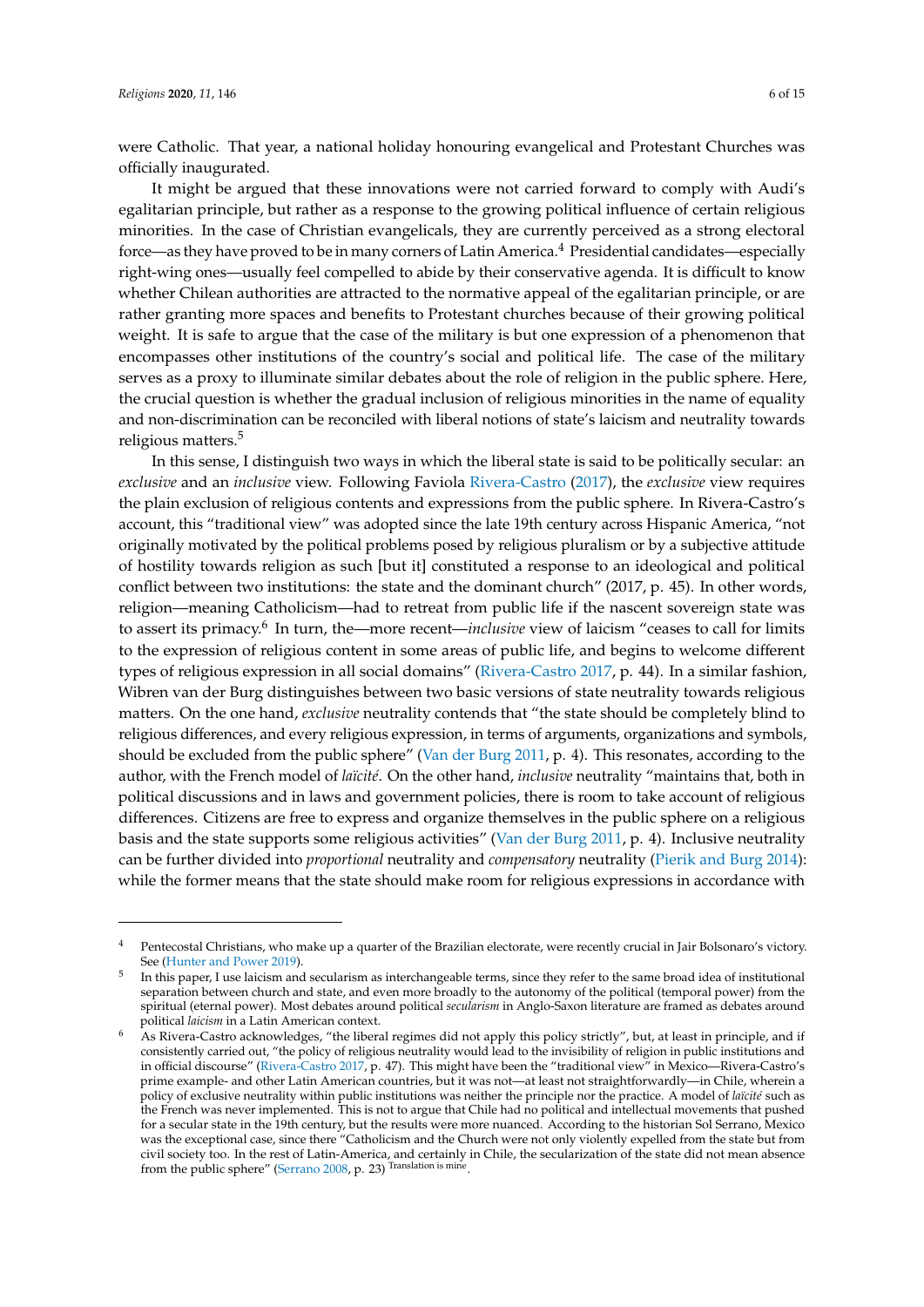their share of the population, the latter means that the state should give smaller religious groups more than its proportional share as a way of levelling the playing field.

As recently underscored by [Levrau and Loobuyck](#page-13-15) [\(2020\)](#page-13-15), both the inclusive and the exclusive understanding of neutrality are, in principle, legitimate options from a liberal perspective. As I have presented them here, both the *inclusive* and the *exclusive* view preclude religious discrimination. Taking together, their creed is *all or none*. But once they are disaggregated, inclusive laicism stands for *all*, whereas exclusive laicism stands for *none*. The inclusive view is grounded on the empirical fact of religious pluralism, on the one hand, and the normative conviction that treating citizens with respect entails offering them the chance to express their faith beyond the private realm, on the other. The exclusive view, in turn, is also grounded on two arguments: on the one hand, the practical impossibility of accommodating *all*religious expressions; on the other hand, the difficulty of representing non-religion in the same way. The inclusive view, in this sense, matches Audi's egalitarian principle: here, the state does not favour nor harm any religion in particular, but it treats all of them in a similar way within public institutions. Exclusive laicism, as understood here, is closer to Audi's principle of neutrality: in order to show respect to non-religious people, the only way to remain neutral is to exclude religious expressions from the public sphere.

In light of these conceptual categories, the case of the Chilean military is best represented by the inclusive view. In a context of growing religious pluralism, with Catholicism in decline and a sizeable evangelical minority, the chosen strategy has been to welcome religious expressions within the public sphere. This strategy might still be defended as neutral in a specific (inclusive) sense: The state is not endorsing a particular religion, only recognizing religion as such a role in public life. The fact that other minoritarian faiths and non-religious people are not offered the same resources—such as religious assistance through fully integrated chaplaincies—is not presented as a *real* problem. Regarding the former, religious minorities other than Protestant in Chile are just tiny, or far from interested in a military career, such as the pacifist Jehovah Witnesses. Regarding the latter, atheists, agnostic and other types of non-religious people do not seem to need the same kind of spiritual assistance. This way, the Chilean military can defend its after Antuco policy by appealing to a principle of inclusive laicism that is still neutral from a liberal perspective.

However, as suggested, while aligned with Audi's egalitarian principle, this policy of inclusive neutrality is not necessarily consistent with his neutrality principle. The latter says that "the state should neither favour nor disfavour religion (or the religious) *as such*, that is, give positive or negative preference to institutions or persons simply because they are religious" (2000, p. 33). Thus, whilst the egalitarian principle calls for state neutrality *among* religions, the neutrality principle calls for state neutrality *towards* religion. State institutions in Chile, as argued, are slowly moving to ensure neutrality *among* religions, but not necessarily to ensure neutrality *towards* religion. After celebrating both Christmas and Hanukah in the same week in *La Moneda*, the then-President Sebastián Piñera stated:

"There was a time when it seemed that public authorities could not speak of  $God \dots$  [but] this government is not neutral with respect to spirituality: This government strongly believes, as I strongly believe both as President as well as a believer . . . in the value of religious spirituality, and that is why we seek to promote it and speak of God". (quoted in [Cooperativa](#page-12-6) [2011\)](#page-12-6)

As explicitly acknowledged, from the government perspective, (any) religious spirituality is better than none. Although the state does not promote a specific faith, it can—and perhaps should—promote religiosity as such. Presidential God-talk in Chile is thus ecumenical: it does not appeal to the god of Catholicism alone, but to any god [\(Bellolio](#page-12-7) [2014,](#page-12-7) [2019\)](#page-12-0). This kind of God-talk, while consistent with the egalitarian principle, is inconsistent with a principle of strict neutrality. But this statement is interesting in another way: it assumes a change in the way public institutions and officials deal with religious matters. Seemingly echoing [Casanova](#page-12-8) [\(1994\)](#page-12-8) grand thesis, Piñera argues that there was a time in which religion was banned from the public sphere, but we are over it. This way, he challenges the Enlightened notion that whereas religion is the "conservative" idea, secularism is the "progressive"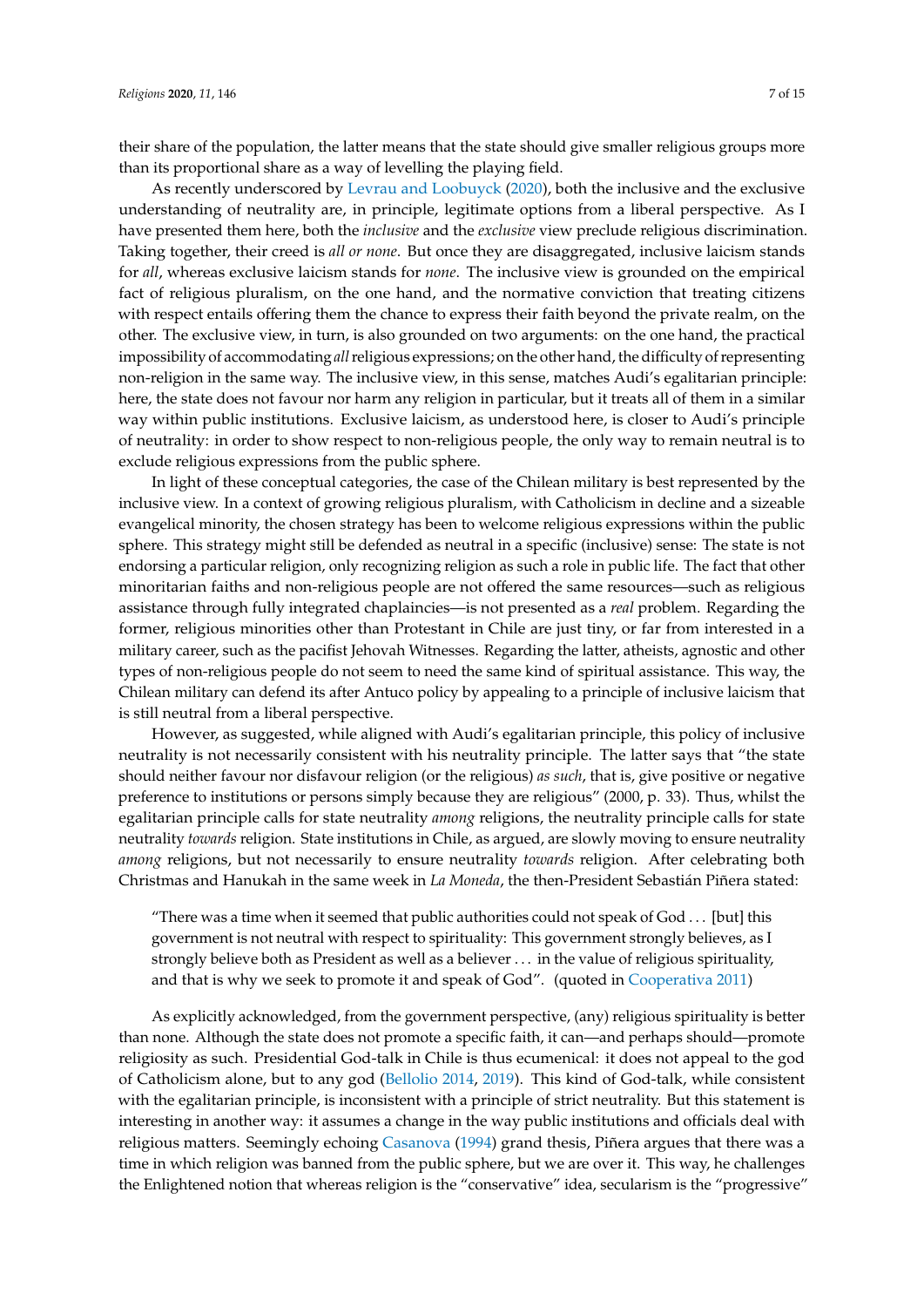idea. As if one could go *back to the future*, recognizing the role of religion in the public sphere should not be understood as a setback, but as a welcomed development.

This turn has been characterized as a transition from a secular to a post-secular era. Although the latter is a contested concept, post-secularism "may signify a scepticism and/or antagonism toward secularism in recognition of the persistence or 'resurgence' of religion" [\(Rectenwald et al.](#page-13-16) [2015,](#page-13-16) p. 8). As [Rudas](#page-13-17) [\(2020\)](#page-13-17) points out, the standard secularization thesis conflates an empirical and a normative claim: while the former heralded that religion would recede with the advent of modernity, scientific knowledge and capitalism, the latter stated that, as a consequence, religion *ought to* fade out from public life, especially as a rightful justification of political power. Post-secularism may be thus interpreted as twofold as well: on the one hand, as an empirical confirmation that religion, in all its complexity, is alive and well, and on the other hand, that it ought to be accommodated in public life—including state institutions—as it constitutes an inexhaustible source of individual and collective meaning. Post-secularism thus "accords to religion an enduring value, a place at the table in politics, a voice in the public sphere . . . " [\(Rectenwald et al.](#page-13-16) [2015,](#page-13-16) p. 8). Towering figures such as Jurgen [Habermas](#page-13-18) [\(2006\)](#page-13-18), Charles [Taylor](#page-13-19) [\(1998\)](#page-13-19) and the very-late John [Rawls](#page-13-20) [\(2005\)](#page-13-20) of the revisited version of public reason have been all linked with this post-secular turn.

A detailed treatment of the post-secular thesis is beyond the scope of this paper. For its purposes, this broad-strokes conceptualization is useful to frame the discourse of the Chilean authorities and the historically situated way in which they justify strategies of inclusive laicism and neutrality within public institutions, which range from hosting a diversity of religious festivities in public buildings to the inauguration of non-Catholic chaplaincies in the military and elsewhere. Regarding the military, specifically, it can thus defend its after Antuco policy not only by appealing to a more egalitarian understanding of religious freedom, but also by appealing to a post-secular narrative, in line with the ideas of some of the most important liberal philosophers of the last decades. Having said that policies of inclusive laicism can be legitimate from the standpoint of political liberalism, the question that remains is whether these policies and strategies, covered in a post-secular narrative, are the best way to show all citizens—including members of the armed forces—equal respect, regardless of their religious beliefs.

#### <span id="page-7-0"></span>**3. Shortcomings of the Post-Secular in the Case of the Chilean Military**

To my mind, there are at least five concerns that we should bear in mind in the face of policies of inclusive laicism and allegedly post-secular institutional arrangements. Most of these concerns are context sensitive, but others are not. Some of them may appear as interdependent, while others stand on their own merit. While I present them as a set of plausible concerns, some will suffice as single objections to cast doubt on the adequacy of inclusive laicism and post-secular politics in the case of the Chilean military. I do not claim that these are unsurmountable or invincible: some are stronger than others. But they share a common intuition: against the liberal promise of religious neutrality, the bare inclusion of religious expressions within public institutions is still problematic under certain conditions. In short, these concerns are as follows:

- (a) Whether inclusive secularism is a practical impossibility since there is no way to accommodate all religious and non-religious expressions.
- (b) Whether a post-secular narrative is adequate for states that that have not gone through the previous (secular) phase.
- (c) Whether post-secular institutional arrangements—which entail welcoming religion in the public sphere—are adequate in countries without religious pluralism.
- (d) Whether post-secular institutional arrangements—which entail welcoming religion in the public sphere—are not actually disparaging for non-religious people.
- (e) Whether sponsored religious expressions and practices within public institutions put undue pressure on dissenters.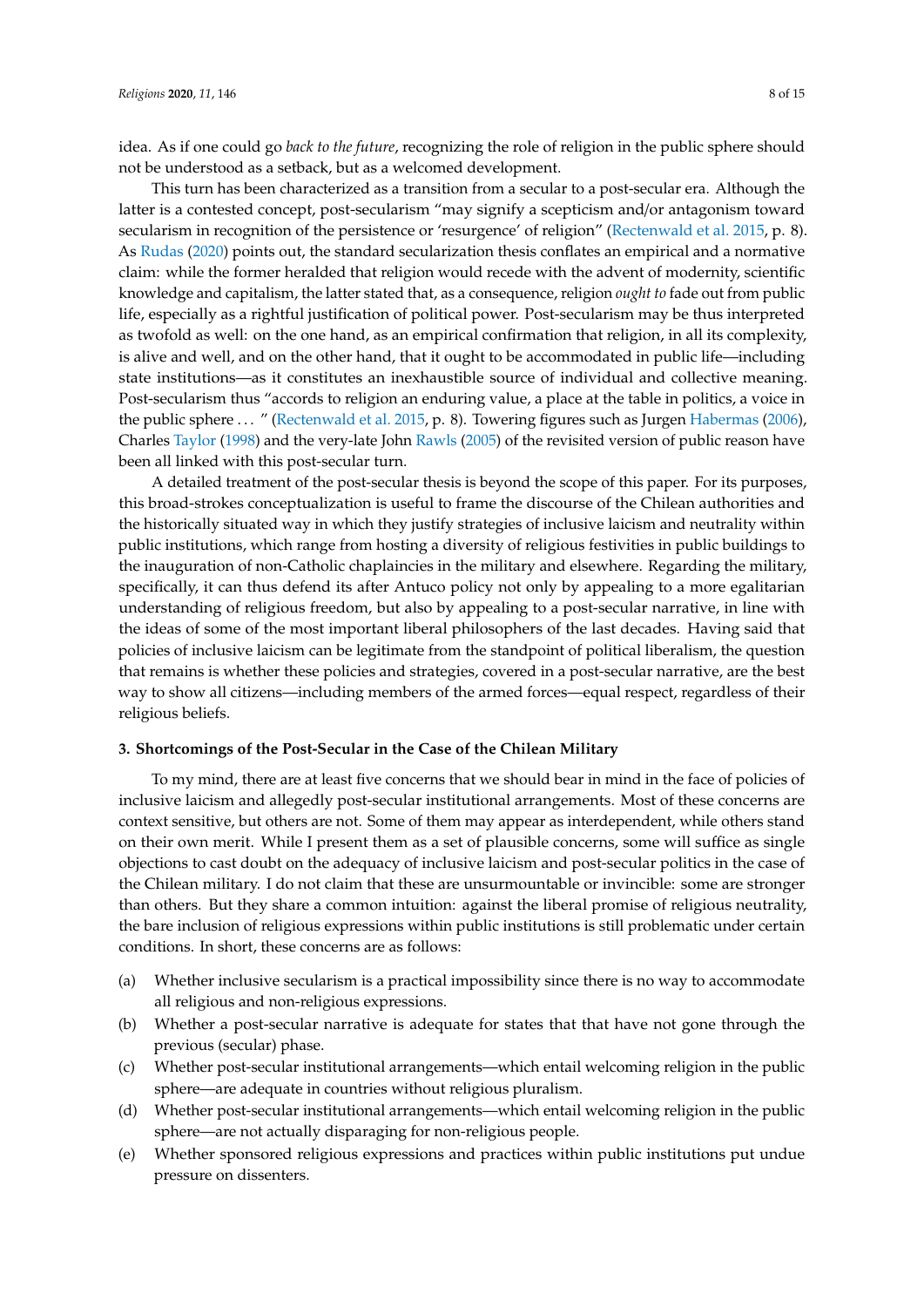To begin with (a), this is a well-known objection that seems to apply to all contexts. This "impossibility objection" states that when facing an *all or none* disjunctive, we should go with *none* whenever *all* is impossible in practice. As Rudas points out, "it is virtually impossible for a state to accommodate all worldviews, religious and non-religious. If a state assumes the role of recognizing all moral worldviews then it will *inevitably* fail to respect some, or most, versions of them" (2020, p. 9) Emphasis is mine. This is the case in matters of symbolic establishment, wherein "it seems impossible to accommodate on equal grounds both iconographic and iconoclastic religion" [\(Rudas](#page-13-17) [2020,](#page-13-17) p. 9). In the same vein, Van der Burg argues that "it makes perfect sense to prefer exclusive neutrality with regard to religious symbols in the classroom and the courtroom, because it is usually *almost impossible* to construct inclusive religious symbols" (2011, p. 6) Emphasis is mine. The case of religious assistance and services within public institutions might be read along the same lines: it might just be impossible to offer them to all theistic and non-theistic, religious and non-religious denominations. As mentioned, *La Moneda* celebrates Christmas, Hanukah and a brand-new national holiday for evangelical and Protestant Churches, but it does not celebrate Ramadan or the Darwin Day. So, it is not really *all* instead of *none*, but more like *some* instead of *all*. This extends to the military, too. While it is true that some religious groups—such as Jehovah's Witnesses, who disapprove of any relation with warfare—will not apply to the military, there might be other religious and non-religious sensitivities that will not—and maybe simply cannot—be addressed through the kind of services that a chaplaincy provides. In this sense, Rivera-Castro argues that "it falls on public institutions and officials to prove that they offer equal support and recognition to all religious institutions". However, as she acknowledges, "the requirement that public institutions and officials prove that they offer equal support and recognition to all religious institutions would be *extremely di*ffi*cult* to meet . . . especially the case when there is great disparity among the various religious institutions in the power that they wield in society" [\(Rivera-Castro](#page-13-11) [2017,](#page-13-11) p. 55) Emphasis is mine. Therefore, a policy that opts for *none* instead of *all* religion is not necessarily grounded on hostility to religion, but on the force of this impossibility objection. While this argument refers to a practical impossibility that might be read as an empirical observation without normative force in political philosophy, it is an empirical impossibility so definitive—in other words, that it *cannot* be otherwise—that "it amounts to a normative argument against the post-secular strategy" [\(Rudas](#page-13-17) [2020,](#page-13-17) p. 9).

Regarding (b), it should be understood as a conceptual inquiry: is it necessary for states to have gone through a secular stage to be called post-secular, once they welcome religion in the public sphere? The answer depends on the extent to which we understand the thesis as an historical development, as a transit through successive phases. As Rajeev Bhargava remarks, "the term 'a post-secular age' suggests that we have moved to a condition or perspective after of subsequent to the secular" (2015, p. 109). In this sense, a post-secular narrative only makes sense if religion actually *returns* after being exiled. But what if religion never left? As I have earlier explained, religion—meaning Catholicism—was never banned from the public sphere in Chile, let alone in the Chilean military, as least as it was in Mexico. Despite this fact, Chilean authorities have appropriated Rivera-Castro's narrative to justify a role for religious spirituality within public institutions, as if we have turned from a (traditional) view in which religion was excluded, to a (new) view in which religion is welcomed in the public sphere. However, if this historical narrative turns out to be inaccurate, as I claim it is, the post-secular discourse breaks down: we cannot be post-secular if we have never been secular in the first place. I am not arguing that post-secularism *must* be understood in a historical way. For instance, Bhargava challenges this understanding. In his view, if the post-secular refers to an ahistorical scenario that claims "the acknowledgment of the continuous presence of . . . multiple religions, the recognition of their positive value, their coexistence with non-religious perspectives, and the imperative that state be designed to cope with and value this plural condition", then his native India "has always been post-secular" [\(Bhargava](#page-12-9) [2015,](#page-12-9) pp. 110–11). Employed in this way, *always* serves to mark a sense of atemporality. What I argue is that if we take post-secularism as requiring a history of successive phases—one without religion in the public sphere, the next one with religion in the public sphere—then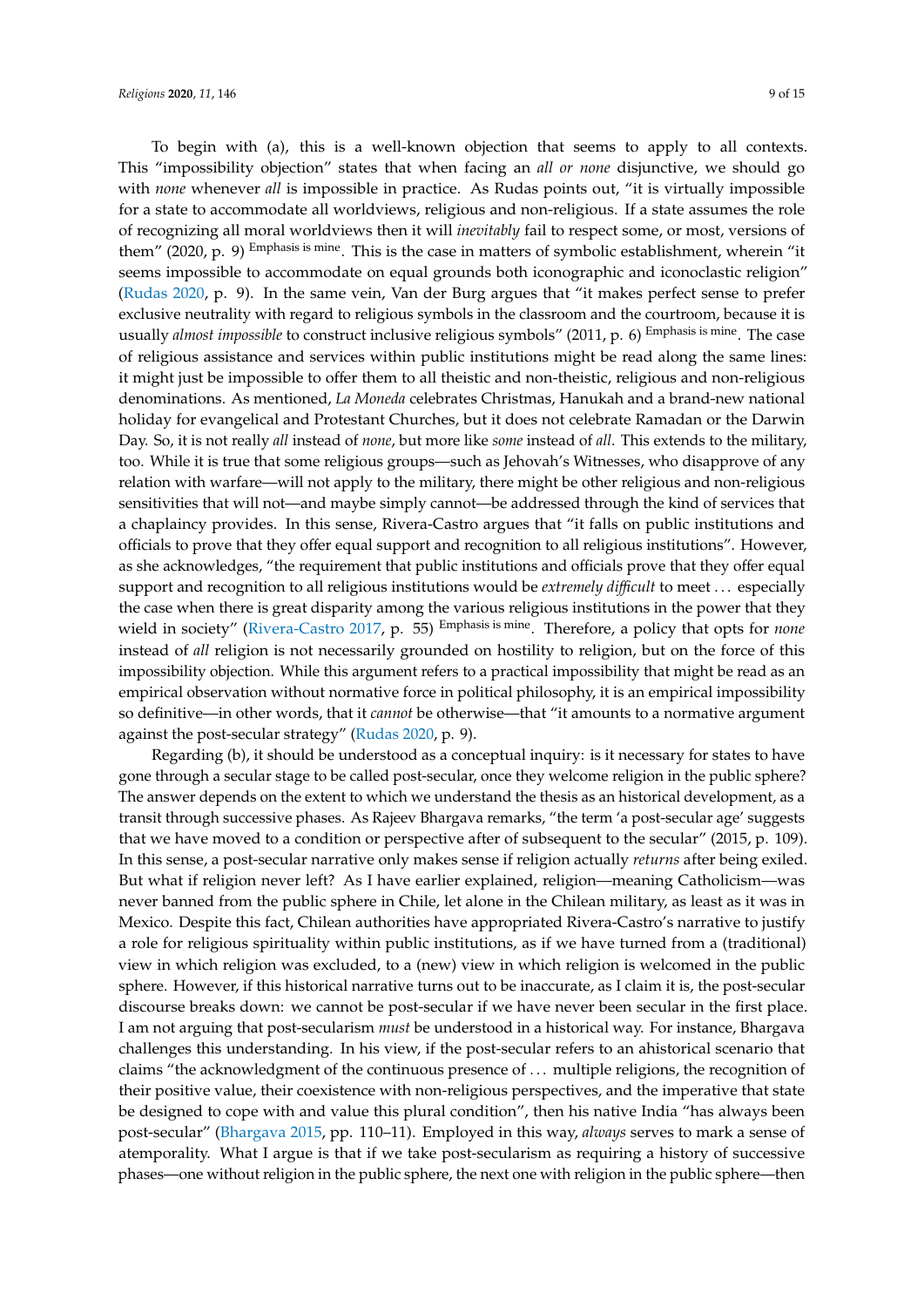Chile does not qualify for the label. This does not mean that we should reject Chilean policies of inclusive laicism, since they do not fit into the post-secular narrative as historically conceived. This is not a substantive concern. Chilean policies might be very much like Mexican policies of inclusive laicism and nonetheless only Mexico deserves to be called post-secular, but this is only to the extent that we accept the historical variable to define the transit from the secular to the post-secular. If we do not buy it, this ceases to be a concern.

Now we move to a more context-sensitive concern. Following [Rudas](#page-13-17) [\(2020\)](#page-13-17), who in turn follows Alessandro [Ferrara](#page-13-21) [\(2009\)](#page-13-21) and Nadia [Urbinati](#page-13-22) [\(2010,](#page-13-22) [2014\)](#page-13-23), I will call it the "lack of pluralism" objection. It states that post-secular political arrangements might be the right choice in liberal democracies that actually enjoy a reasonable degree of religious pluralism, but not necessarily in the case of mono-religious countries; that is, countries in which there is only one historically hegemonic Church. It is based on the distinction between living in liberal societies "in which religious pluralism is both a juridical and a social reality", and living in "those in which religious pluralism is protected by the law but [it is] not a social reality or an ethical culture that inspires the public reasoning of ordinary citizens" [\(Urbinati](#page-13-22) [2010,](#page-13-22) p. 5). Thus, according to this objection, post-secularist policies might well be suitable in the former case, wherein many religious denominations of a similar size and strength need to compete, bargain and compromise, thus moderating their expectations of influence in the public sphere. In this scenario, there is little to fear by welcoming all religious expressions. On the contrary, post-secular policies are not suitable in contexts without religious pluralism, since the dominant religion does not need to compete nor moderate its expectations to influence politics. Urbinati offers the example of Italy, a liberal democracy with an overwhelming Catholic majority—if not practicing, at least culturally. What Urbinati says for Italy, in which "one religion enjoys a strong majority and pluralism is only predicated in the constitution but is not a lived experience in society" (2010, p. 5), applies to most Latin American countries, including Chile. Being mono-religious, Rudas argue, "there is no pluralist-driven competition in Catholic countries, and therefore they are more likely to reach political deliberations without facing the need to compromise or bargain" (2020, p. 3). In this scenario, once allowed into the public sphere, it becomes too easy for the dominant religion to take advantage of the post-secular discourse to validate its proselytism with public resources. Without a pluralism of faiths, or at least a society in which no religion enjoys a de facto position of primacy, the crucial conditions for post-secular politics are not met.

The same predicament applies for policies sponsored under the banner of inclusive pluralism: in the name of including religious minorities, unless expressly conceived in a compensatory and non-proportional sense, we are giving the dominant religion leeway to fill all available public spaces. Framed in this nomenclature, Van der Burg argues that "situations with an almost homogeneous majority belonging to one dominant religion (such as France or Turkey in the early twentieth century) . . . may need another approach than in contexts with a plurality of minorities (such as in the Netherlands)", arguing that "in the first context, there may be stronger arguments for exclusive neutrality than in the latter context." (2011, p. 6). As I have described it, Chile fits the first context. In these cases, insisting on post-secularist discourses and policies of inclusive pluralism policies might end in an "adaptation of the old formula *cuius regio, eius religio*" [\(Urbinati](#page-13-22) [2010,](#page-13-22) p. 18).<sup>7</sup>

The "lack of pluralism" objection is especially forceful in mono-religious countries undergoing what Ferrara has dubbed as the "concordat-distortion", to wit, countries in which the terms of religious neutrality have not been construed as the people's right to public autonomy vis-à-vis the different religions, "but as a function of the more or less stable 'negotiating' balance achieved by two powers ... one secular, the state, and the other religious, namely the Catholic Church, always rigorously used in the singular" (2009, p. 88). Ferrara is thinking, again, of Italy, but he acknowledges that

<sup>7</sup> The slogan *cuius regio, eius religio* (in Latin, "whose realm, his religion") was coined in the early 17th century to describe the key principle of the Peace of Augsburg, which gave the rulers of kingdoms and imperial estates the right to decide the official faith of the land, and in consequence of his subjects. The choice was reduced to either Catholicism or Protestantism.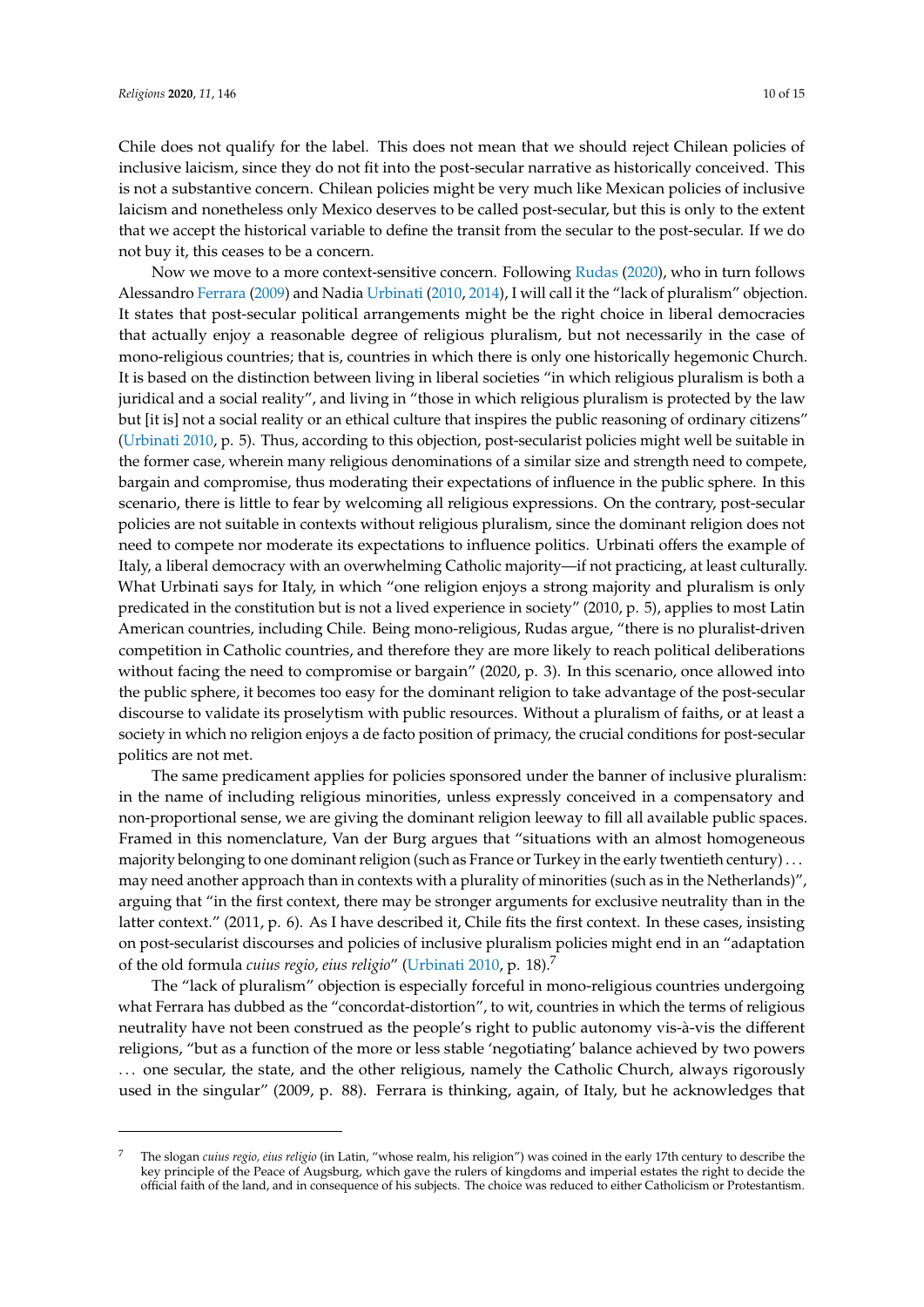this "concordat-distortion" is operative in other milieus as well. [Rudas](#page-13-17) [\(2020\)](#page-13-17) offers a survey of hegemonically Catholic countries in the Hispano-American zone that are vulnerable to the same distortion. As seen in the case of Chile, attempts to welcome religious minorities—basically, Christian evangelicals—in public institutions were fought back by the Catholic Church and its lay spokesmen in the political arena. They were always the strong negotiating party. In the case of the military, their key argument was the legal validity of an actual concordat-like agreement between the state and the Church, that supposedly guaranteed the exclusivity of the Catholic chaplaincy. Therefore, even a scenario of (timidly) growing religious pluralism should not be treated as actual religious pluralism, at least to the extent that the dominant Church is allowed to mobilize its resources to secure its pre-eminence. Indeed, one of the ways in which the Catholic Church has responded to this new religious pluralism has been promoting a variety of political actions "that would make it more difficult for evangelical Protestants to convert Catholics", which has required the Church to behave "more as a specialized interest group" [\(Gill](#page-13-24) [2002,](#page-13-24) p. 196). As young soldiers in a seclusion regime are an ideal captive audience, Catholicism does not gladly accept competition, while protecting its interests from a powerful bargaining position.

Question (d) digs into the difference between neutrality *among* religions and neutrality *towards* religion, or between Audi's egalitarian principle and Audi's neutrality principle. As acknowledged, by including Protestantism within its repertoire of religious offers, the Chilean military is making some progress regarding the former, but not necessarily regarding the latter. Before, it was fine to be Catholic. Now, it is fine to be Christian, whether Catholic or Protestant. But what about being an atheist? True enough, atheists do not need religious assistance. But if the internal narrative is disparaging against non-believers, it is hard to maintain that the military, as a state institution, lives up to the liberal ideal of religious neutrality. As Audi puts it, "if the state shows preference for religious institutions as such (or for the practice of religion in general), there may well be pressure to adopt a religion, and quite possibly discrimination against those who do not" (2000, p. 37). The only way to assess whether this is the case is attending to the specific context, to official regulations and informal practices, to systematic statements made by political authorities and, in this case, by the military hierarchy. We already met President Piñera's apparently post-secular ideas regarding the positive value of religious spirituality, but this is not to argue—at least not straightforwardly—that religious unbelief must be politically downplayed, socially discouraged or penalized in any way. $^8$  In Audi's account, a failure of even-handedness between religion and non-religions occurs when religious citizens are preferred over non-religious citizens in filling government posts that should be awarded on the basis of merit alone—such as promotions in the military—or when representatives of religious institutions are given statutory roles—such as chaplains in jails and detention centers. So, is the Chilean military discriminating against non-believers?

To answer this question, we should move to the last concern (e): whether religious expressions and practices within public institutions put undue pressure on dissenters, in a way that makes them either feel excluded or forced to join in. In principle, following Cecile Laborde's "minimal secularism" approach (2017), a liberal state might legitimately endorse religious practices and expressions, as well as forms of symbolic establishment, to the extent that it ensures all citizens equal civic status. This is what Laborde calls the *inclusive* state, one of the four core liberal-democratic values that a minimally secular state should embrace.<sup>9</sup> Conversely, the state fails to do this if it associates with one religious identity in a way that send a message of exclusion to dissenters and non-members. In this sense, the potential *wrongness* of religion has nothing to do with its metaphysical reach or its epistemic inaccessibility, but it is akin to the potential *wrongness* of race or cultural identity: it might be socially divisive. Thus, forms of symbolic establishment—such as hailing the Virgen del Carmen as Patroness

<sup>8</sup> On the contrary, according to [Bhargava](#page-12-9) [\(2015\)](#page-12-9), a truly post-secular approach is premised on the coexistence of religious and non-religious perspectives.

The others are the justifiable state, the limited state and the democratic state. See [\(Laborde](#page-13-25) [2017\)](#page-13-25).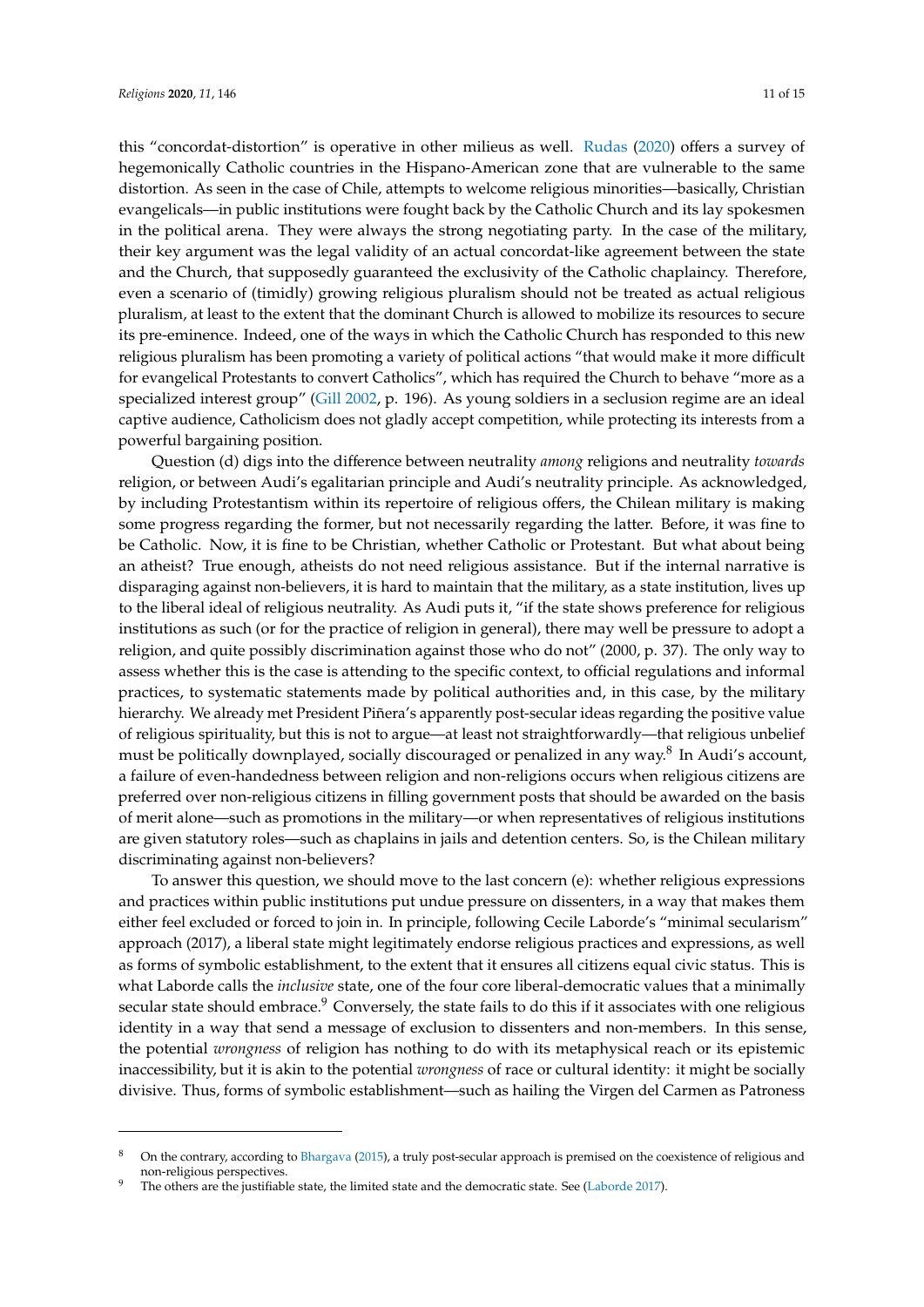and General of the Armed Forces—are unproblematic from Laborde's perspective, as long as they are not meant to divide citizens—in this case, soldiers, cadets and members of the military in general—into first and second class. The mere availability of chaplaincies and religious services in the military does not send a message of exclusion to non-Christians and non-believers.

Things are, however, a bit more complicated in the Chilean military. There is a difference between offering religious services to public officials in a regime of seclusion, and promoting religious rites as if they were part of a soldier's ideal professional training. Although there is no written rule in any branch of the armed forces suggesting that non-believers should not have the same career opportunities than Christian believers, there seems to be an unwritten model of a good soldier that is attached to certain religious virtues, mainly reflected in the reception of sacraments such as Baptism, Eucharist and Confirmation, all of which are celebrated and encouraged within the Chilean military. These are presided over by the respective chaplain, and usually attended by hierarchical superiors who refer to these sacraments as components of a comprehensive military formation. In sum, the military sponsors religious ceremonies in an open and committed way, linking the professional qualities of the troop to its faith. This is consistent with the former Commander-in-Chief Humberto Oviedo's statement when he met the Archbishop of Santiago, offering him "everything the army can do to help in the evangelizing work of the Church" [\(Iglesia de Santiago](#page-13-26) [2014\)](#page-13-26) <sup>Translation is mine</sup>. Whether soldiers are free to opt out from this evangelizing work with no retaliation whatsoever is uncertain. Whether their career prospects might be damaged by their refusal to attend masses, receive sacraments and other (theoretically) voluntary services is uncertain too. To what extent religious dissenters or non-religious soldiers and officers are pressed to comply with social patters of religious observance in the military, or are discouraged to apply in the first place, are all questions that call for more empirical research. For the purposes of this paper, it suffices to show that there is plausible concern about a model of a good soldier that is religiously non-neutral, and might configure a message of exclusion to non-Catholics, specifically, and to non-Christians, in general. To the extent that an equal civic status is threatened for religious reasons within the military, the state fails to be inclusive even against Laborde's requirements for a minimal secularism.

In sum, there are various concerns that can be articulated in the face of a strategy of so-called inclusive laicism and post-secular politics. Some of these concerns, particularly when they are context-sensitive, may be enough to propose an alternative institutional arrangement, along the lines of exclusive laicism and strict neutrality.<sup>10</sup> However, this paper does not necessarily contend that a full-blown policy of laicité and exclusive neutrality is the appropriate institutional arrangement for the Chilean case. Depending on which and how convincing these objections are, specific reasons for exclusive laicism may consequently emerge. Even if these reasons sound theoretically appealing, they may face practical challenges all the same. In sum, the paper does not make a *positive* argument for exclusive neutrality; it presents the *negative* side of the argument by showing the weaknesses of a policy of inclusive laicism as described, and the normative and conceptual shortcomings of the post-secular discourse in the Chilean case.

<sup>10</sup> With hegemonically Catholic Latin American countries in mind, Rudas has proposed a similar "alternative proposal", that he calls "laicity as anticlericalism", which is "characterized by the establishment of an institutional arrangement that strictly separates and excludes religious contents from state institutions" [\(Rudas](#page-13-27) [2017,](#page-13-27) p. 82).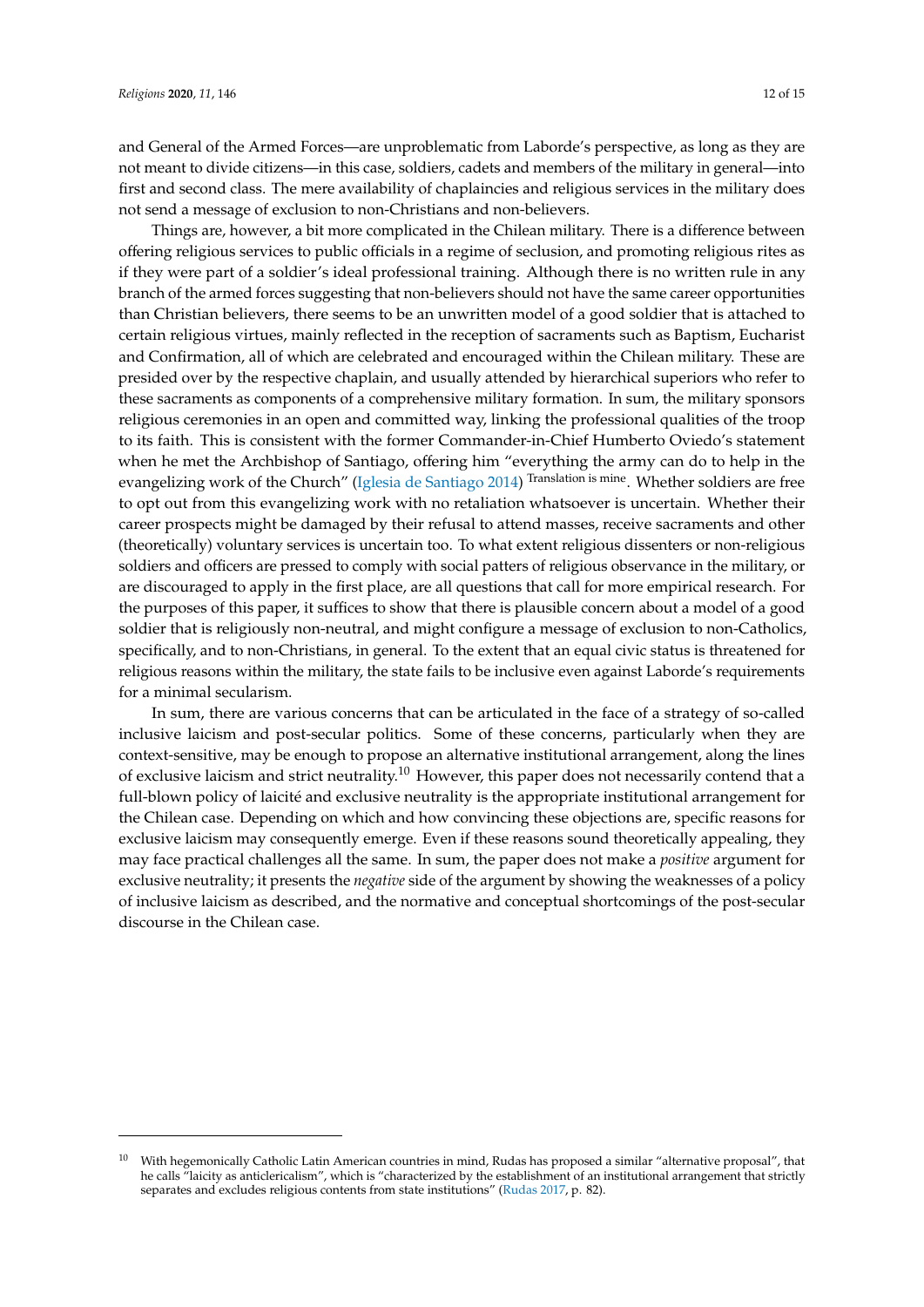## **4. Conclusions**

In their two hundred years of existence, the Chilean armed forces have had a close relationship with the Catholic faith, especially with a local version of the Virgin Mary (Virgen del Carmen), who is held as the patroness of the military. After its greatest tragedy in peacetime, when 44 soldiers—half of them Christian evangelicals—died buried in the snows of the Antuco volcano, the army and other branches of the military felt compelled to add Protestant chaplaincies to their repertoire of religious assistance, hitherto reserved to Catholics. This has been understood as a move towards a more egalitarian and inclusive understanding of religious freedom, but also as opposing exclusivist versions of liberal neutrality, in which the state fulfils its duty by taking religion out of the public sphere altogether. According with the times' intellectual climate, the Chilean authorities have been framing these developments—not only in the military, but elsewhere—as the embodiment of a post-secular strategy, in which religion (*all* religion) should be welcome back into public life and state institutions. This article presents five concerns with this chosen strategy: (a) whether inclusive secularism is a practical impossibility since there is no way to accommodate all religious and non-religious expressions; (b) whether a post-secular narrative is adequate for states that that have not gone through the previous (secular) phase; (c) whether post-secular institutional arrangements—which entail welcoming religion in the public sphere—are adequate in countries without religious pluralism; (d) whether post-secular institutional arrangements—which entail welcoming religion in the public sphere—are not actually disparaging for non-religious people; (e) whether sponsored religious expressions and practices within public institutions put undue pressure on dissenters. This way, I offer the case of the Chilean armed forces as a proxy, to illuminate the normative and conceptual problems that an incipient process of growing religious pluralism and a move towards religious egalitarianism, structured as a post-secular discourse, faces in hegemonically Catholic countries.

**Funding:** This research was funded by Universidad Adolfo Ibáñez' Research Support Program 2019. I am grateful to my research assistants Susana González and Alexandra Davidoff.

**Conflicts of Interest:** I hereby declare that I have no conflict of interest.

## **References**

- <span id="page-12-2"></span>ABC. 2012. Militares Chilenos Rechazan Ingreso de Homosexuales al Ejército. Available online: https://[www.abc.](https://www.abc.es/internacional/abci-miltitares-chile-rechazan-homosexuales-201212310000_noticia.html) es/internacional/[abci-miltitares-chile-rechazan-homosexuales-201212310000\\_noticia.html](https://www.abc.es/internacional/abci-miltitares-chile-rechazan-homosexuales-201212310000_noticia.html) (accessed on 11 February 2020).
- <span id="page-12-4"></span>Audi, Robert. 1989. The Separation of Church and State and the Obligations of Citizenship. *Philosophy & Public A*ff*airs* 18: 259–96.
- <span id="page-12-7"></span><span id="page-12-5"></span>Audi, Robert. 2000. *Religious Commitment and Secular Reason*. Cambridge: Cambridge University Press.
- Bellolio, Cristóbal. 2014. *Ateos Fuera del Clóset*. Santiago: Debate.
- <span id="page-12-0"></span>Bellolio, Cristóbal. 2019. Secularismo político en Chile a partir de los enfoques de Robert Audi y de Cecile Laborde. *Estudios Políticos (Universidad de Antioquia)* 56: 222–47. [\[CrossRef\]](http://dx.doi.org/10.17533/udea.espo.n56a10)
- <span id="page-12-9"></span>Bhargava, Rajeev. 2015. We (In India) Have Always Been Post-Secular. In *Global Secularisms in a Post-Secular Age*. Edited by Michael Rectenwald, Rochelle Almeidaand and George Levine. Boston and Berlin: De Gruyter, pp. 109–35.
- <span id="page-12-8"></span>Casanova, José. 1994. *Public Religions in the Modern World*. Chicago: University of Chicago Press.
- <span id="page-12-3"></span>Contreras, Pablo. 2012. El Ejército Discriminador de los Chilenos. *Ciper Chile*. Available online: [https:](https://ciperchile.cl/2012/09/07/el-ejercito-discriminador-de-los-chilenos/) //ciperchile.cl/2012/09/07/[el-ejercito-discriminador-de-los-chilenos](https://ciperchile.cl/2012/09/07/el-ejercito-discriminador-de-los-chilenos/)/ (accessed on 11 February 2020).
- <span id="page-12-6"></span>Cooperativa. 2011. Presidente Piñera se definió como Creyente, Aunque Pecador. Available online: https://www.cooperativa.cl/noticias/pais/presidente-pinera/[presidente-pinera-se-definio-como](https://www.cooperativa.cl/noticias/pais/presidente-pinera/presidente-pinera-se-definio-como-creyente-aunque-pecador/2011-12-23/141326.html)[creyente-aunque-pecador](https://www.cooperativa.cl/noticias/pais/presidente-pinera/presidente-pinera-se-definio-como-creyente-aunque-pecador/2011-12-23/141326.html)/2011-12-23/141326.html (accessed on 12 February 2020).
- <span id="page-12-1"></span>Diaz, Lina. 2006. Fuerzas Armadas, Moral y Religión. El caso chileno. *Estudios de Defensa, Documentos de Trabajo* 17: 1–124.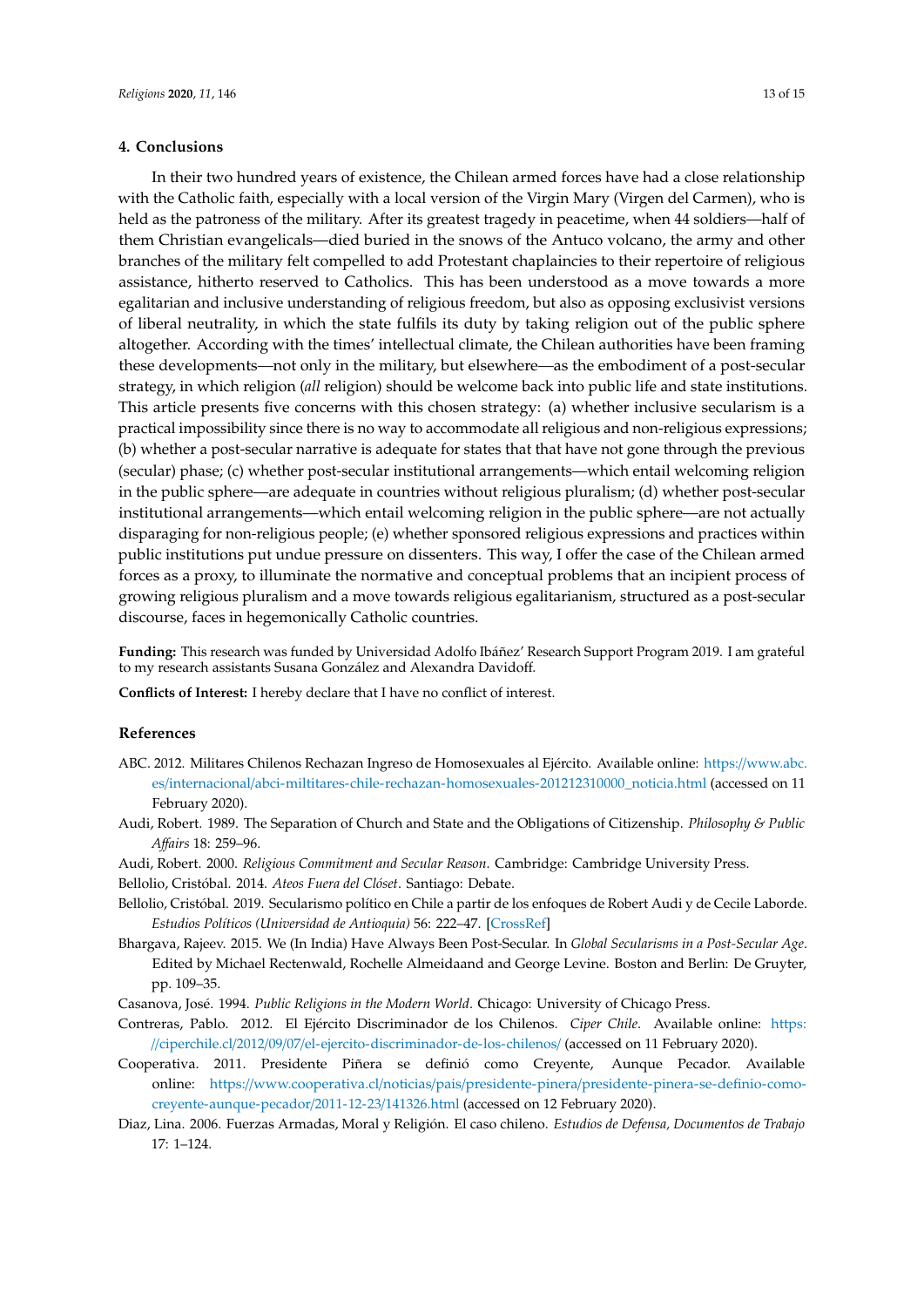- <span id="page-13-4"></span>Ejercito\_Chile. 2019. Desde hace, 209 años conmemoramos a nuestra "Patrona y Generalísima de las Fuerzas Armadas de Chile" La Santa Virgen del Carmen Patrimonio de nuestra Historia y guía de la espiritualidad de los soldados. Available online: https://twitter.com/Ejercito\_Chile/status/[1151099336664784901](https://twitter.com/Ejercito_Chile/status/1151099336664784901) (accessed on 12 February 2020).
- <span id="page-13-6"></span>El Mostrador. 2012. Urrutia (UDI): Si aceptan homosexuales en el Ejército, Perú y Bolivia nos volarán la raja. Available online: https://www.elmostrador.cl/noticias/pais/2012/10/10/[urrutia-udi-si-aceptan-homosexuales](https://www.elmostrador.cl/noticias/pais/2012/10/10/urrutia-udi-si-aceptan-homosexuales-en-el-ejercito-peru-y-bolivia-nos-volaran-la-raja/)[en-el-ejercito-peru-y-bolivia-nos-volaran-la-raja](https://www.elmostrador.cl/noticias/pais/2012/10/10/urrutia-udi-si-aceptan-homosexuales-en-el-ejercito-peru-y-bolivia-nos-volaran-la-raja/)/ (accessed on 13 February 2020).
- <span id="page-13-0"></span>Escobar, Fabián. 2009. Uniformados evangélicos: El lento camino de la Igualdad Religiosa. *Puro Periodismo*. Available online: http://[www.puroperiodismo.cl](http://www.puroperiodismo.cl/?p=2773)/?p=2773 (accessed on 12 February 2020).
- <span id="page-13-21"></span>Ferrara, Alessandro. 2009. The separation of religion and politics in a post-secular society. *Philosophy & Social Criticism* 35: 77–91.
- <span id="page-13-24"></span>Gill, Anthony. 2002. Religion and democracy in South America: Challenges and opportunities. In *Religion and Politics in Comparative Perspective: The One, The Few and the Many*. Edited by Ted G. Jelen and Clyde Wilcox. Cambridge: Cambridge University Press.
- <span id="page-13-18"></span>Habermas, Jürgen. 2006. Religion in the public sphere. *European Journal of Philosophy* 14: 1–25. [\[CrossRef\]](http://dx.doi.org/10.1111/j.1468-0378.2006.00241.x)
- <span id="page-13-13"></span>Hunter, Wendy, and Timothy Power. 2019. Bolsonaro and Brazil's Illiberal Backlash. *Journal of Democracy* 30: 68–82. [\[CrossRef\]](http://dx.doi.org/10.1353/jod.2019.0005)
- <span id="page-13-26"></span>Iglesia de Santiago. 2014. Cardenal Ezzati y nuevo Comandante en Jefe del Ejército se Reunieron este Miércoles. Available online: http://www.iglesia.cl/[detalle\\_noticia.php?id](http://www.iglesia.cl/detalle_noticia.php?id=23650)=23650 (accessed on 9 February 2020).
- <span id="page-13-25"></span><span id="page-13-2"></span>Laborde, Cécile. 2017. *Liberalism's Religion*. Cambridge: Harvard University Press.
- Lagos, Humberto, and Arturo Chacón. 1987. *La Religion en las Fuerzas Armadas y de Orden*. Santiago: Literatura Americana Reunida.
- <span id="page-13-15"></span>Levrau, François, and Patrick Loobuyck. 2020. With or Without Religious Symbols? Why Political Liberalism is Inconclusive in the Case of Civil Servants. *Res Publica*, 1–17, forthcoming. [\[CrossRef\]](http://dx.doi.org/10.1007/s11158-019-09446-z)
- <span id="page-13-7"></span>López-Sidro, Ángel. 2016. La asistencia religiosa a las Fuerzas Armadas en América Latina. *Revista Latinoamericana de Derecho y Religión* 2: 1–39. [\[CrossRef\]](http://dx.doi.org/10.7764/RLDR.3.29)
- <span id="page-13-10"></span>Perez, Nahshon N. 2019. Religious Rights and Involuntary State Institutions in Democratic Countries: On Evenhandedness and Ecumenism in Militaries. *Religions* 10: 556. [\[CrossRef\]](http://dx.doi.org/10.3390/rel10100556)
- <span id="page-13-12"></span>Pierik, Roland, and Wibren Van der Burg. 2014. What is neutrality? *Ratio Juris* 27: 496–515. [\[CrossRef\]](http://dx.doi.org/10.1111/raju.12057)
- <span id="page-13-8"></span>Precht, Jorge. 2006. *15 Estudios sobre Libertad Religiosa en Chile*. Santiago: Universidad Católica de Chile.

<span id="page-13-1"></span>Ramírez, Julio. 1948. *La Virgen del Carmen y Chile*. Santiago: Editorial Difusión.

- <span id="page-13-20"></span>Rawls, John. 2005. *Political Liberalism: Expanded Edition*. New York: Columbia University Press.
- <span id="page-13-16"></span>Rectenwald, Michael, Almeida Rochelle, and Levine George, eds. 2015. *Global Secularisms in a Post-Secular Age*. Boston and Berlin: De Gruyter, vol. 2.
- <span id="page-13-11"></span>Rivera-Castro, Faviola. 2017. Laicism: Exclusive or Inclusive? In *Laicidad and Religious Diversity in Latin America*. Edited by Juan M. Vaggione and José M. Morán. Cham: Springer, pp. 43–56.
- <span id="page-13-27"></span>Rudas, Sebastian. 2017. Laicidad y anticlericalismo. *Ideas y Valores* 68: 81–103. [\[CrossRef\]](http://dx.doi.org/10.15446/ideasyvalores.v68n171.63939)
- <span id="page-13-17"></span>Rudas, Sebastian. 2020. Lack of pluralism and post-secularism in Catholic countries. *Constellations*, 1–15, forthcoming. [\[CrossRef\]](http://dx.doi.org/10.1111/1467-8675.12461)
- <span id="page-13-14"></span>Serrano, Sol. 2008. *¿Qué hacer con Dios en la República? Política y Secularización en Chile 1845–1885*. Santiago: Fondo de Cultura Económica.
- <span id="page-13-3"></span>Sigmund, Paul. 1986. Revolution, Counterrevolution, and the Catholic Church in Chile. *The ANNALS of the American Academy of Political and Social Science* 483: 25–35. [\[CrossRef\]](http://dx.doi.org/10.1177/0002716286483001003)
- <span id="page-13-19"></span>Taylor, Charles. 1998. Modes of secularism. In *Secularism and Its Critics*. Edited by Rajeev Bhargava. New Delhi: Oxford University Press, pp. 31–53.
- <span id="page-13-9"></span><span id="page-13-5"></span>Taylor, Charles. 2007. *A Secular Age*. Cambridge: Harvard University Press.
- Tórtora, Hugo. 2012. Bases constitucionales de la libertad de conciencia y culto en Chile. *Revista de Derechos Fundamentales de la Universidad Viña del Mar* 7: 87–115.
- <span id="page-13-22"></span>Urbinati, N. 2010. Laïcité in Reverse: Mono-Religious Democracies and the Issue of Religion in the Public Sphere. *Constellations* 17: 4–21. [\[CrossRef\]](http://dx.doi.org/10.1111/j.1467-8675.2009.00573.x)
- <span id="page-13-23"></span>Urbinati, Nadia. 2014. The context of secularism: A critical appraisal of the post-secular argument. In *Constitutional Secularism in an Age of Religious Revival*. Edited by S. Mancini and M. Rosenfeld. New York: Oxford University Press.